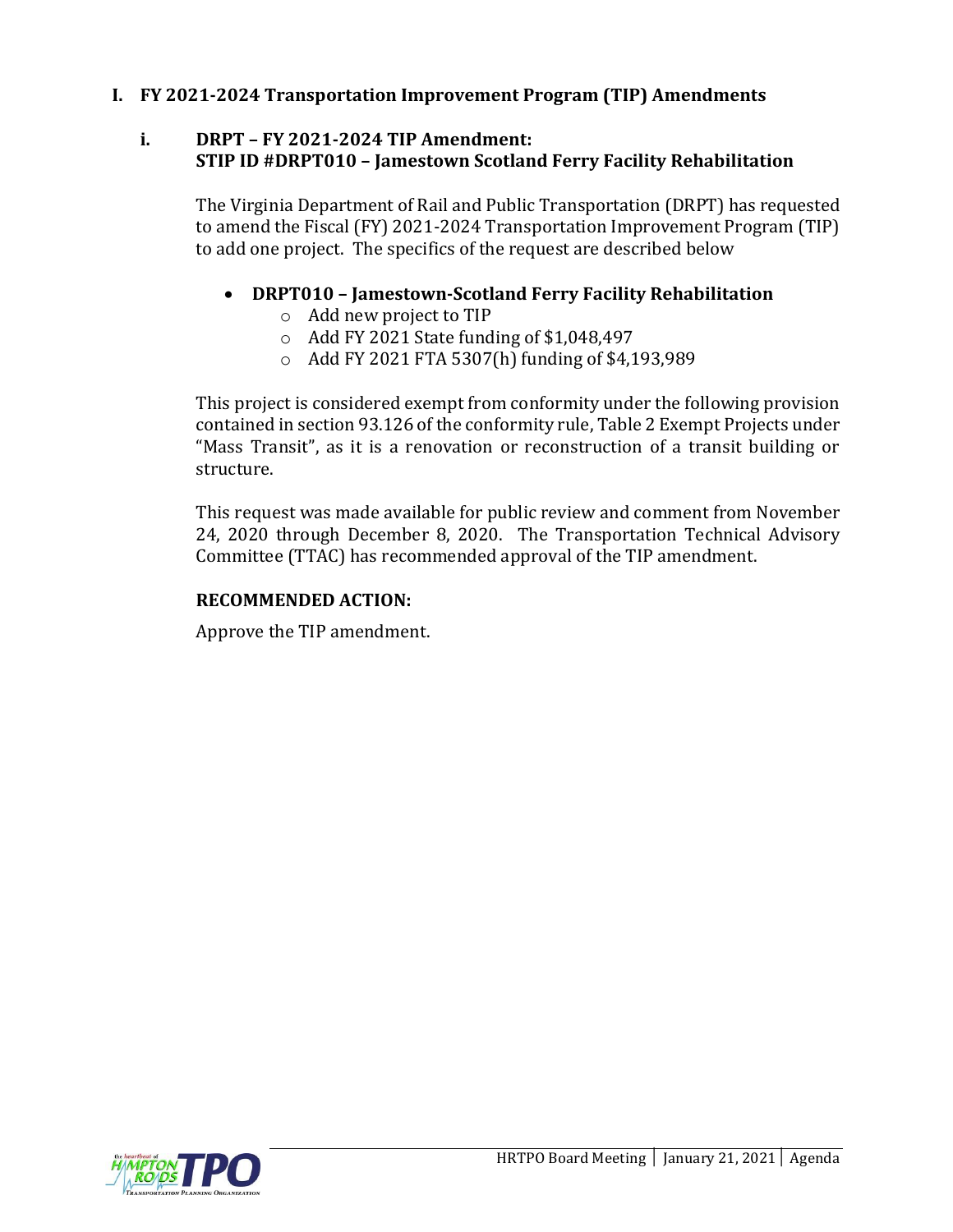## **ii. Hampton – FY 2021-2024 TIP Amendment: UPC 97715 – Wythe Creek Road Widening**

The Virginia Department of Transportation (VDOT) has requested to amend the Fiscal Year (FY) 2021-2024 Transportation Improvement Program (TIP), as part of the FY 2021-2024 rollover process, to revise the cost estimate, schedule, allocations, and obligations for one project in Hampton. The specifics of the request are described below:

# • **UPC 97715 – Wythe Creek Road Widening**

- o Revise Cost Estimate as follows:
	- Preliminary Engineering (PE): \$3,212,000
	- Right of Way (RW):  $$2,669,750$
	- $\blacksquare$  Construction (CN): \$35,640,000
	- Total Cost Estimate: \$41,521,750
- o Revise Schedule as follows:
	- PE Start: 2/28/2011; End: 11/15/2016
	- RW Start: 11/15/2016; End: 10/12/2021
	- CN Start: 10/12/2021; End: 10/16/2024
- o Revise Allocations as follows:
	- Revise FY Previous Regional Surface Transportation Program (RSTP) allocation to be \$24,913,856 and \$6,228,467 RSTP match
	- Add FY Previous Highway Infrastructure Program (HIP) allocation of \$1,104,722, plus \$276,180 HIP match
	- Add FY Previous Local (LOC) allocation of \$663,340
	- Add FY 2021 RSTP allocation of \$5,144,091, plus \$1,286,023 RSTP match
	- Add FY 2022 RSTP allocation of \$49,775, plus \$12,444 RSTP match
	- Add FY 2023 RSTP allocation of \$734,650, plus \$183,663 RSTP match
	- Add FY 2024 RSTP allocation of \$739,631, plus \$184,908 RSTP match
- o Revise Obligations as follows:
	- Revise FY Previous PE Phase RSTP obligation to be \$2,569,600
	- Remove FY 2021 PE Phase RSTP obligation of (\$46)
	- Revise PE Phase RSTP Match obligation to be \$642,401
	- Revise FY Previous RW Phase RSTP obligation to be \$3,257,880
	- Remove FY 2021 RW Phase RSTP obligation of (\$472,144)
	- Revise RW Phase RSTP Match obligation to be \$814,470

This project is considered regionally significant and was included as such in the Hampton Roads FY 2021-2024 TIP and 2040 LRTP that received a conformity finding from the Federal Highway Administration (FHWA) dated July 13, 2020; therefore, conformity has already been determined.

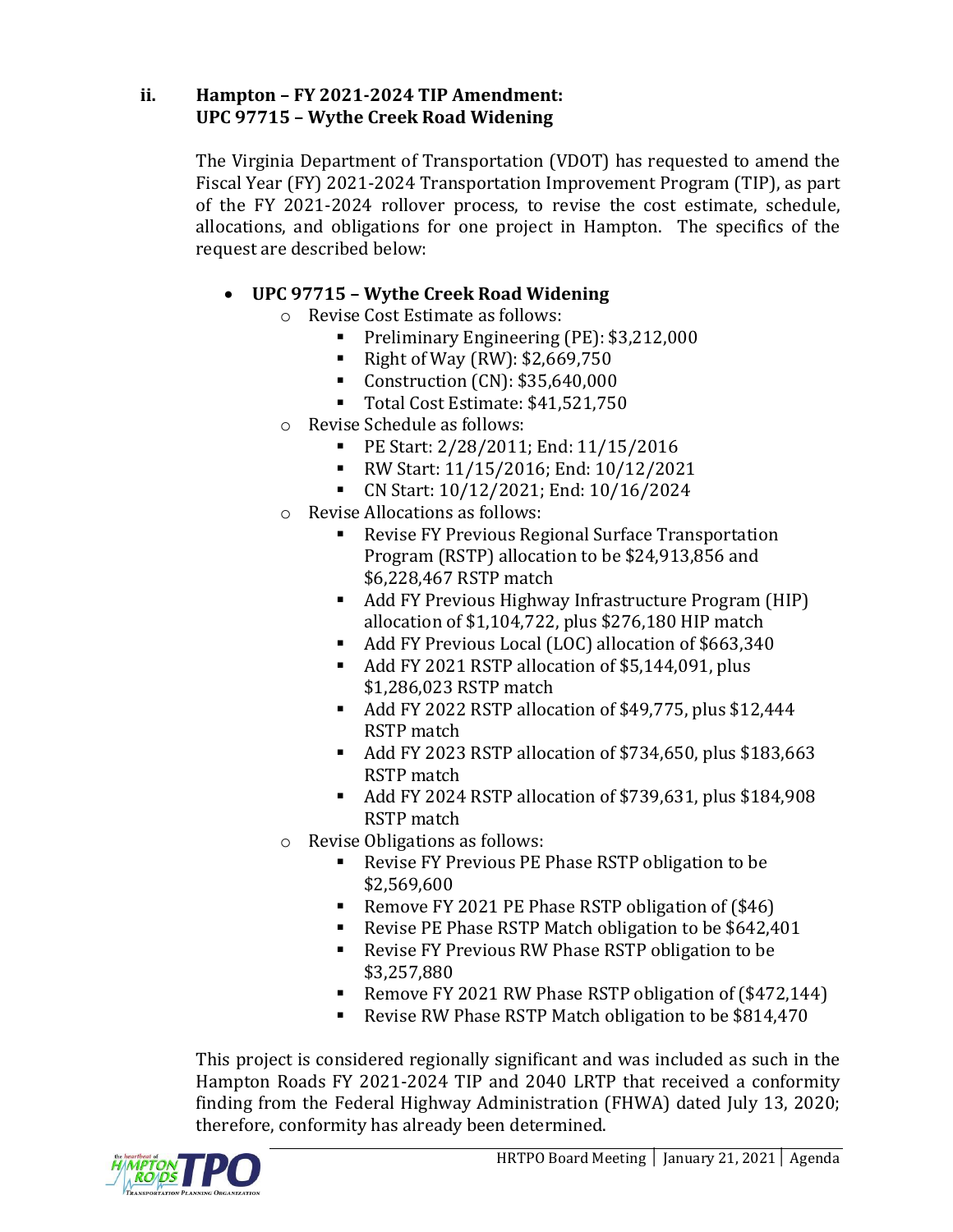This request was made available for public review and comment from December 30, 2020 through January 13, 2021. The Transportation Technical Advisory Committee (TTAC) has recommended approval of the TIP amendment.

#### **RECOMMENDED ACTION:**

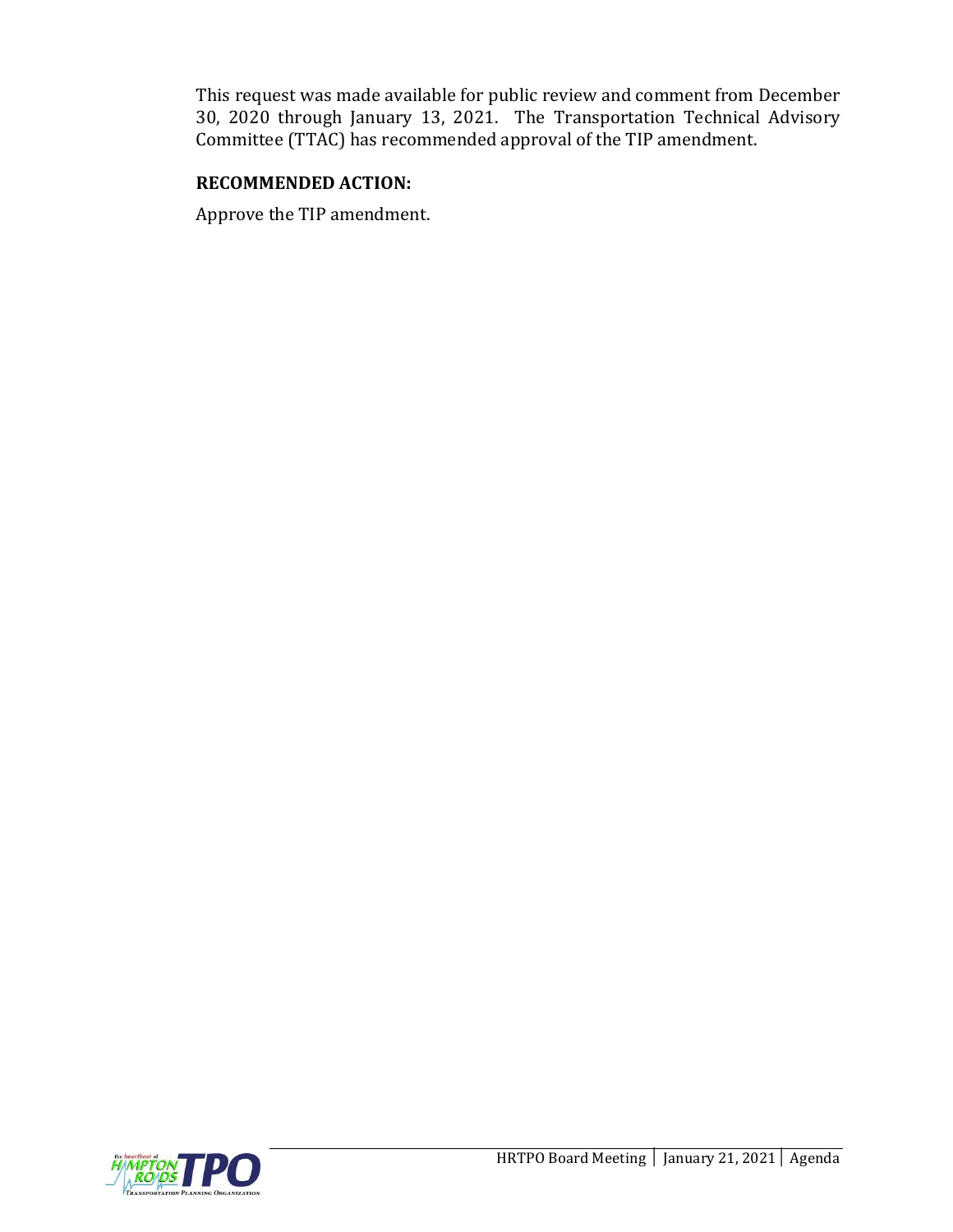### **iii. Hampton Roads – Multi-Jurisdictional – FY 2021-2024 TIP Amendment: UPC 112923 – I-64 Express Lanes – Segment 2**

The Virginia Department of Transportation (VDOT) has requested to amend the Fiscal Year (FY) 2021-2024 Transportation Improvement Program (TIP), as part of the FY 2021-2024 rollover process, to revise the cost estimate, schedule, allocations, and obligations for one project in the region. The specifics of the request are described below:

## • **UPC 112923 – I-64 Express Lanes – Segment 2**

- o Revise Cost Estimate as follows:
	- Preliminary Engineering (PE): \$2,538,000
	- Right of Way (RW): \$0
	- $\blacksquare$  Construction (CN): \$22,462,000
	- Total Cost Estimate: \$25,000,000
- o Revise Schedule as follows:
	- PE Start: 7/11/2018; End: 6/23/2020
	- $\blacksquare$  RW: N/A
	- CN Start: 6/23/2020; End: 8/30/2022
- o Revise Allocations as follows:
	- Revise FY Previous Toll Facilities Revolving Account (TFRA) allocation to be \$25,000,000
- o Revise Obligations as follows:
	- Add FY Previous PE Phase Other obligation of \$3,000,000
	- Add FY Previous CN Phase Other obligation of \$22,000,000

This project was included in the FY 2021-2024 TIP that received a conformity finding from the Federal Highway Administration (FHWA) on July 13, 2020 and it is consistent with the Hampton Roads 2040 LRTP. The project is not considered regionally significant and therefore does not require a new conformity determination.

This request was made available for public review and comment from December 30, 2020 through January 13, 2021. The Transportation Technical Advisory Committee (TTAC) has recommended approval of the TIP amendment.

#### **RECOMMENDED ACTION:**

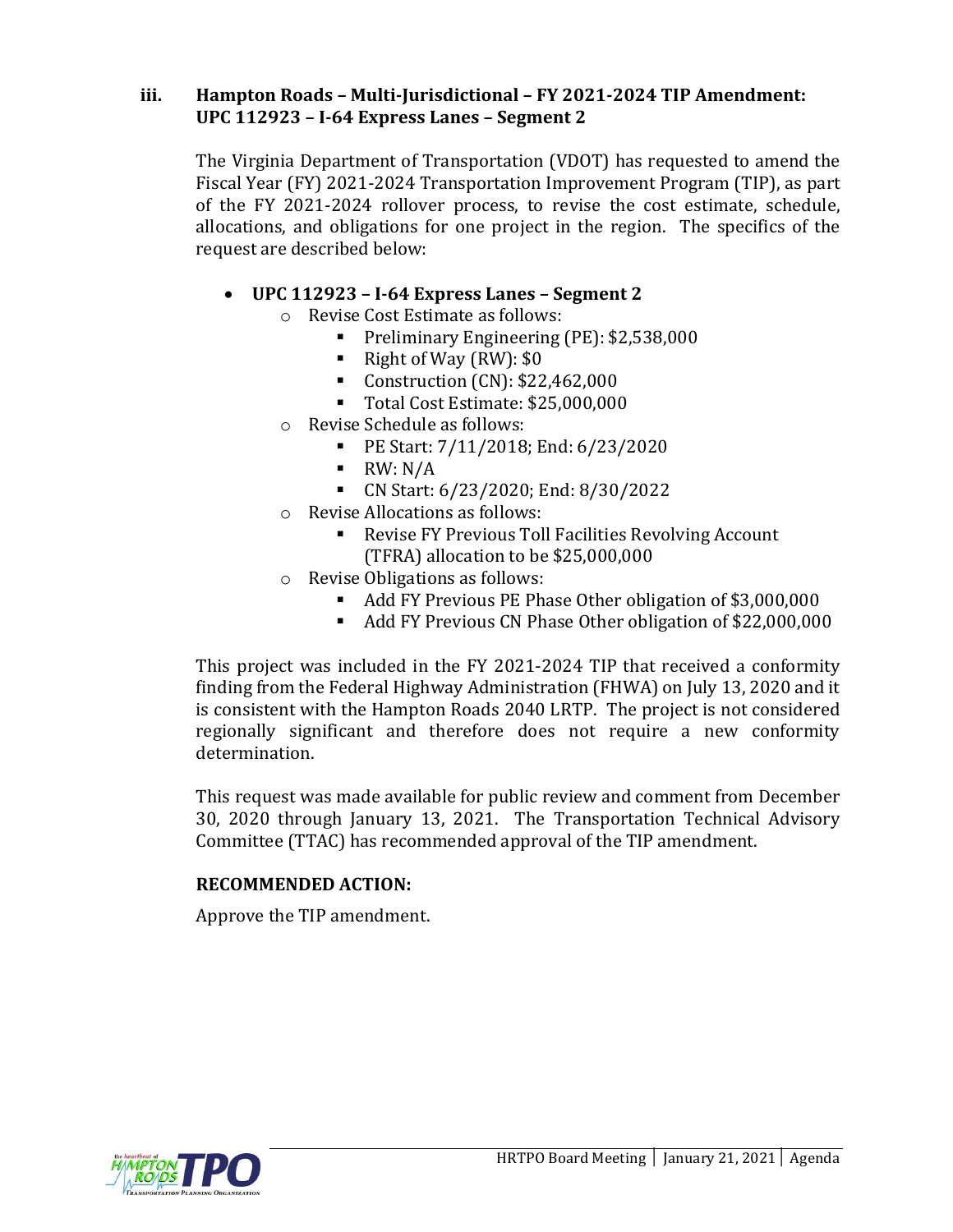## **iv. Hampton Roads – Multi-Jurisdictional – FY 2021-2024 TIP Amendment: UPC 116741 – I-64 Toll Integration – Systems Integrator**

The Virginia Department of Transportation (VDOT) has requested to amend the Fiscal Year (FY) 2021-2024 Transportation Improvement Program (TIP), as part of the FY 2021-2024 rollover process, to add a previously approved project. The specifics of the request are described below:

# • **UPC 116741 – I-64 Toll Integration – Systems Integrator**

- o Add project to TIP
- o Description: Provide a tolling system integrator to complete the operating tolling system from the I-264 located in Virginia Beach to I-664 at Bowers Hill in Suffolk with the potential addition of further segments at the discretion of the Commonwealth of Virginia.
- o Project Length: N/A
- o Cost Estimate as follows:
	- Preliminary Engineering (PE): \$2,838,596
	- Right of Way  $(RW)$ : \$0
	- Construction (CN): \$9,947,724
	- Total Cost Estimate: \$12,786,320
- o Schedule as follows:
	- PE Start: 6/8/2020; End: 10/6/2020
	- $\blacksquare$  RW: N/A
	- CN Start: 10/6/2020; End: 6/3/2022
- o Allocations as follows:
	- Add FY Previous Toll Facilities Revolving Account (TFRA) allocation of \$12,786,320
- o Obligations as follows:
	- Add FY Previous PE Phase Other obligation of \$2,838,596

This amendment is to add the project to the FY 2021-2024 TIP and it is not required for the Hampton Roads 2040 LRTP. The project is not considered regionally significant and therefore does not require a new conformity.

This request was made available for public review and comment from December 30, 2020 through January 13, 2021. The Transportation Technical Advisory Committee (TTAC) has recommended approval of the TIP amendment.

## **RECOMMENDED ACTION:**

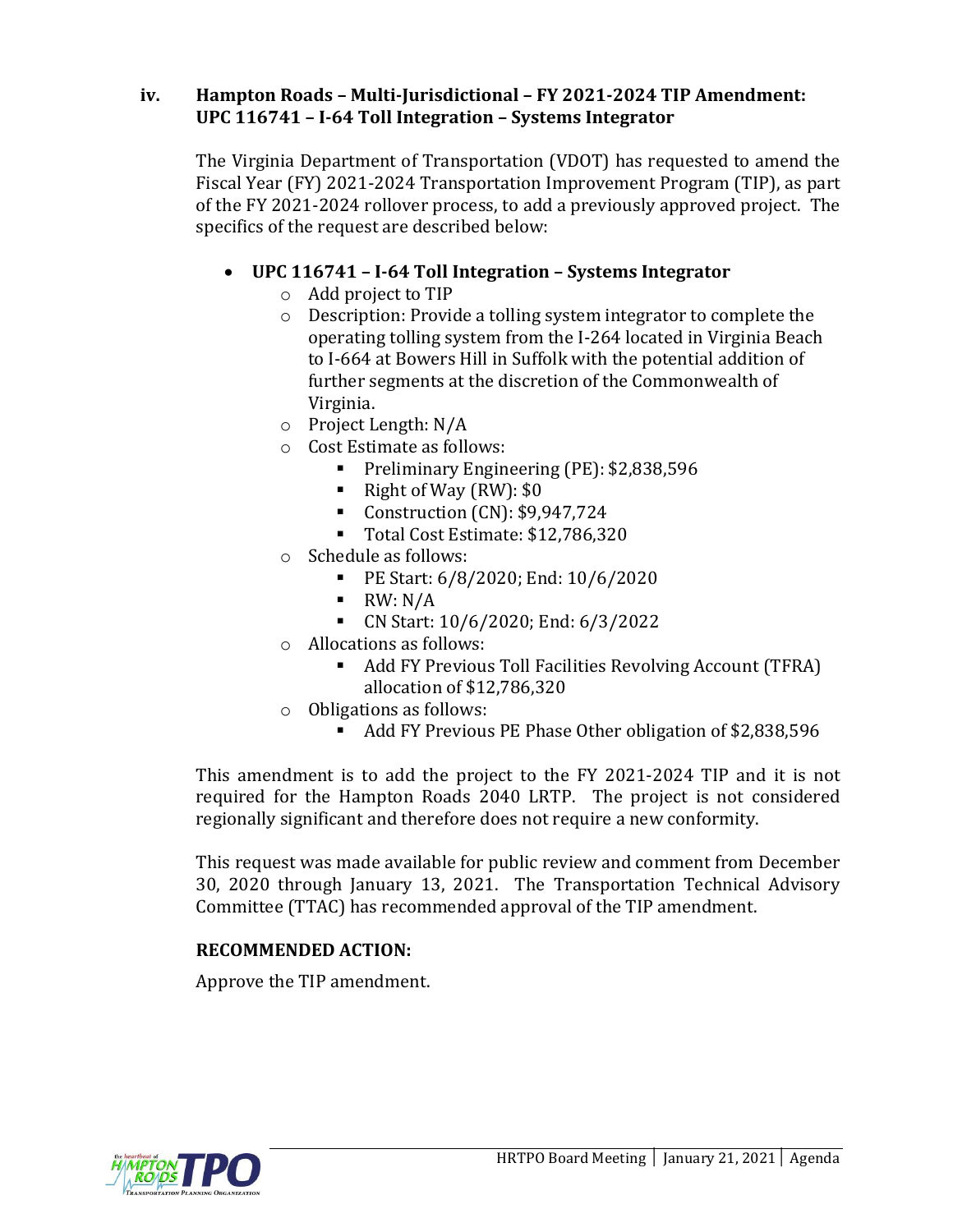## **v. Hampton Roads – Multi-Jurisdictional – FY 2021-2024 TIP Amendment: UPC T23416 – Safety Improvements on Route 258**

The Virginia Department of Transportation (VDOT) has requested to amend the Fiscal Year (FY) 2021-2024 Transportation Improvement Program (TIP), as part of the FY 2021-2024 rollover process, to add a previously approved project. The specifics of the request are described below:

# • **UPC T23416 – Safety Improvements on Route 258**

- o Add project to TIP
- o Description: Provide safety and operational improvements at the interchange and approaches.
- o Project Length: N/A
- o Cost Estimate as follows:
	- Preliminary Engineering (PE): \$200,000
	- Right of Way  $(RW)$ : \$200,000
	- Construction (CN): \$1,700,000
	- Total Cost Estimate: \$2,100,000
- o Schedule as follows:
	- PE Start: 8/18/2020; End: 11/17/2022
	- RW Start: 11/17/2022; End: 9/12/2023
	- CN Start: 9/12/2023; End: 9/13/2024
- o Allocations as follows:
	- Add FY 2018 Regional Surface Transportation Program (RSTP) allocation of \$811,546, plus \$202,887 RSTP match
	- Add FY 2019 Regional Surface Transportation Program (RSTP) allocation of \$811,546, plus \$202,887 RSTP match

UPC T23416 is not currently included in the Hampton Roads FY 2021-2041 TIP or Hampton Roads 2040 LRTP; however, the project is not considered regionally significant and therefore does not require a new conformity determination.

This request was made available for public review and comment from December 30, 2020 through January 13, 2021. The Transportation Technical Advisory Committee (TTAC) has recommended approval of the TIP amendment.

#### **RECOMMENDED ACTION:**

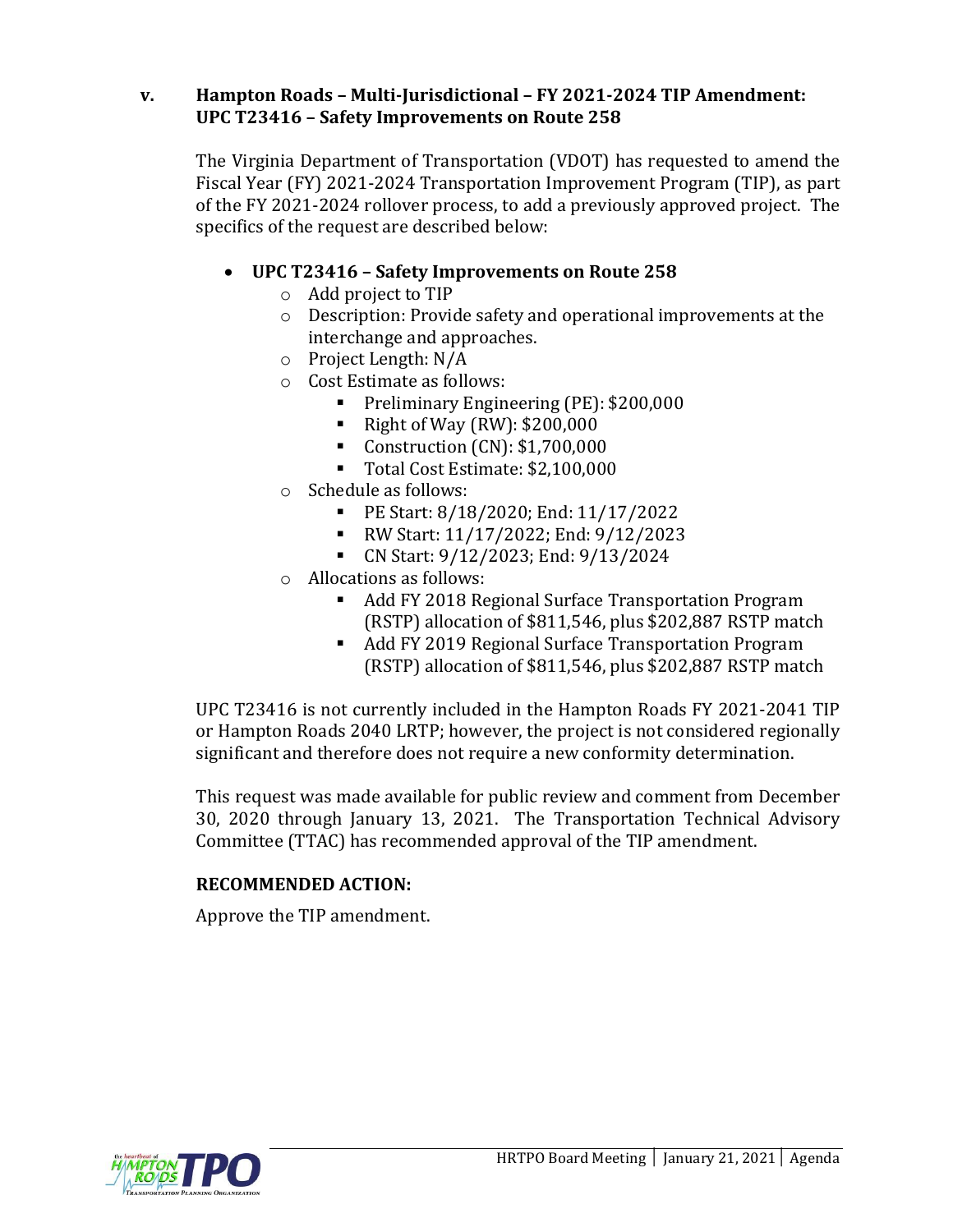### **vi. Isle of Wight – FY 2021-2024 TIP Amendment to Transfer CMAQ Funding: UPC 102951 – Main Street Pedestrian Improvements**

Isle of Wight County has requested to amend the Fiscal Year (FY) 2021-2024 Transportation Improvement Program (TIP) to transfer a total of \$90,350 in Congestion Mitigation and Air Quality (CMAQ) Improvement Program funds from a completed project to another CMAQ eligible project in order to utilize these funds based on the updated August 2020 cost estimate. The specifics of the request are described below:

- **UPC 102951 – Main Street Pedestrian Improvements**
	- o Revise Allocations as follows:
		- Receive FY 2014 CMAQ allocation of \$72,280, plus \$18,070 match from UPC 100541 (Windsor Sidewalk Project)

UPC 102951 is considered exempt from conformity under the following provision contained in section 93.126 of the conformity rule, Table 2 Exempt Projects under "Air Quality", as it is a bicycle and pedestrian facility project.

Should the HRTPO Board approve the funding transfer described above, the FY 2021-2024 Transportation Improvement Program (TIP) will be amended to update the funding information associated with the project. This request was made available for public review and comment from December 30, 2020 through January 13, 2021. The Transportation Technical Advisory Committee (TTAC) has recommended approval of the TIP amendment.

## **RECOMMENDED ACTION:**

Approve the project funding transfer and associated TIP amendment.

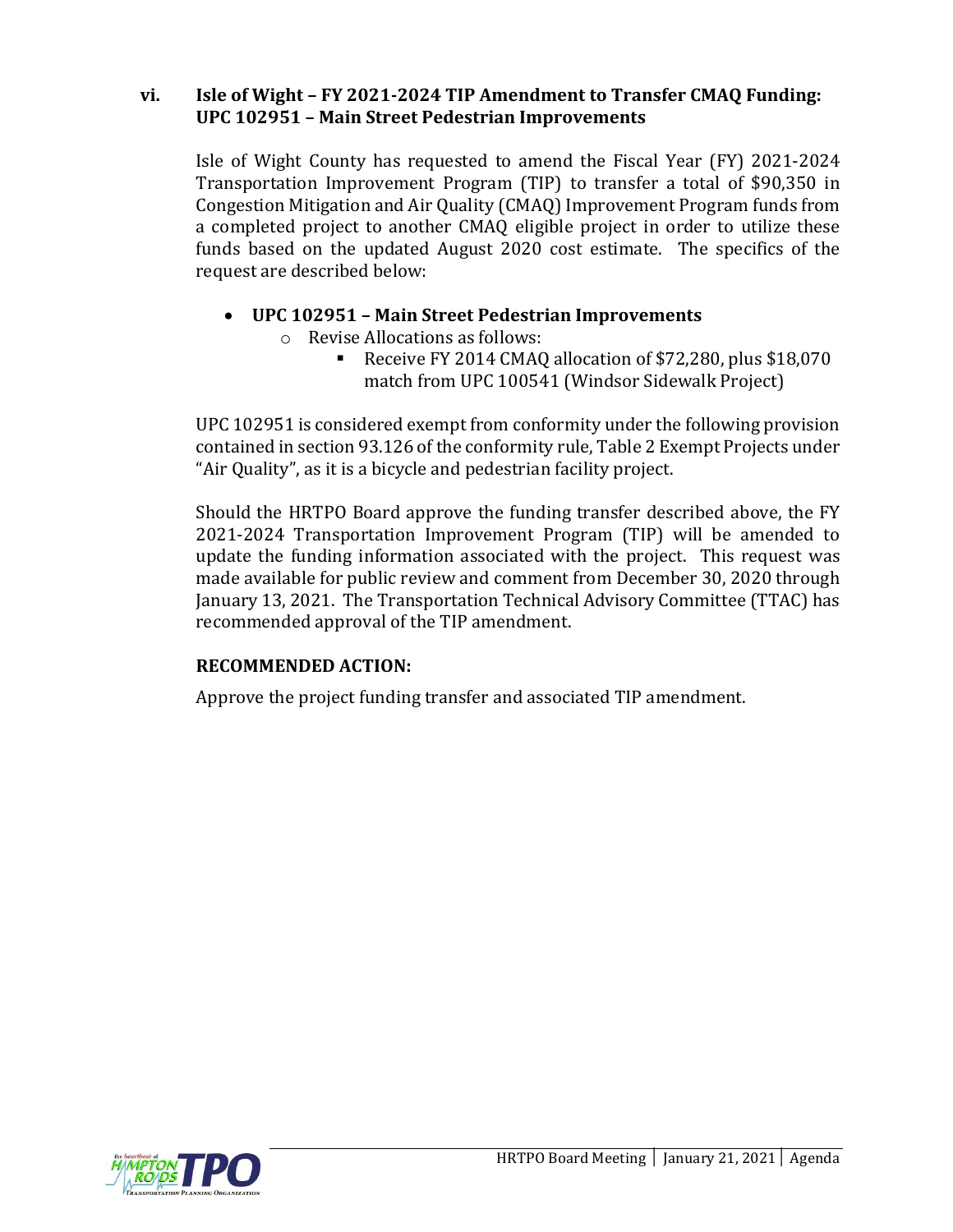### **vii. Newport News – FY 2021-2024 TIP Amendment to Transfer RSTP Funding: UPC 109075 – Newport News Transportation Center – Grading, Drainage, and Utilities**

The City of Newport News has requested to amend the Fiscal Year (FY) 2021-2024 Transportation Improvement Program (TIP) to revise the cost estimate and schedule, and to also transfer a total of \$371,465 in Regional Surface Transportation Program (RSTP) funds from a completed project to another RSTP eligible project in order to utilize these funds based on the current cost estimate. The specifics of the request are described below:

# • **UPC 109075 – Newport News Transportation Center – Grading, Drainage, and Utilities**

o Revise Cost Estimate as follows:

- Preliminary Engineering (PE): \$0
- Right of Way  $(RW)$ : \$0
- Construction (CN): \$8,398,085
- Total Cost Estimate: \$8,398,085
- o Revise Schedule as follows:
	- $\blacksquare$  PE: N/A
	- $\blacksquare$  RW: N/A
	- CN Start: 6/12/2020; End: 12/28/2022
- o Revise Allocations as follows:
	- Receive FY 2001 RSTP allocation of \$278,051, plus \$69,513 match from UPC 14598 (Route 60 Relocation – 4 Lane)
	- Receive FY 2002 RSTP allocation of \$19,121, plus \$4,780 match from UPC 14598 (Route 60 Relocation – 4 Lane)

This project was included in the FY 2021-2024 TIP that received a conformity finding from the Federal Highway Administration (FHWA) on July 13, 2020 and it is consistent with the Hampton Roads 2040 LRTP. The project is not considered regionally significant and therefore does not require a new conformity determination.

Should the HRTPO Board approve the funding transfers described above, the FY 2021-2024 Transportation Improvement Program (TIP) will be amended to update the funding information associated with the project. This request was made available for public review and comment from December 30, 2020 through January 13, 2021. The Transportation Technical Advisory Committee (TTAC) has recommended approval of the TIP amendment.

## **RECOMMENDED ACTION:**

Approve the project funding transfers and associated TIP amendment.

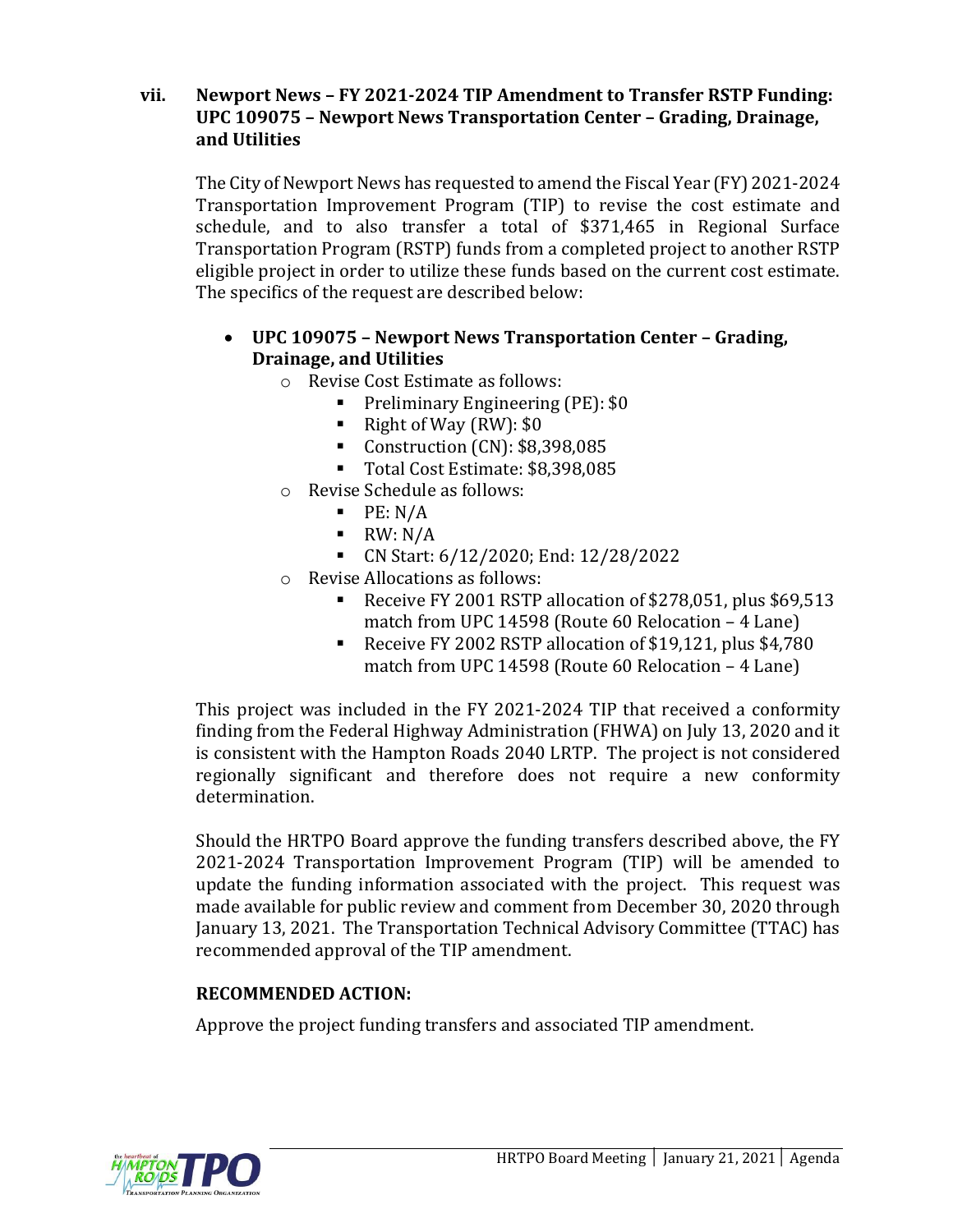## **viii. Portsmouth – FY 2021-2024 TIP Amendment: UPC 117033 – ERC I-264 Noise Barriers (Breakout project from UPC 76642)**

The Virginia Department of Transportation (VDOT) has requested to amend the Fiscal Year (FY) 2021-2024 Transportation Improvement Program (TIP), as part of the FY 2021-2024 rollover process, to add a previously approved project. The specifics of the request are described below:

# • **UPC 117033 – ERC I-264 Noise Barriers**

- o Add project to TIP
- o Description: Construction of a noise barrier east and westbound on I-264 near the interchange of the MLK Expressway. This is a breakout project from UPC 76642 – Midtown Tunnel PPTA.
- o Project Length: N/A
- o Cost Estimate as follows:
	- Preliminary Engineering (PE): \$1,391,511
	- Right of Way (RW):  $$709,524$
	- $\blacksquare$  Construction (CN): \$21,297,034
	- Total Cost Estimate: \$23,398,069
- o Schedule as follows:
	- PE Start: 8/20/2020; End: 5/14/2024
	- RW Start: 5/14/2024; End: 5/13/2025
	- CN Start: 5/13/2025; End: 1/25/2027
- o Allocations as follows:
	- Add FY Previous National Highway System (NHS) allocation of \$148,163, plus \$37,041 NHS match
	- Add FY Previous National Highway Performance Program (NHPP) allocation of \$2,922,564, plus \$730,641 NHPP match
	- Add FY Previous Capital Project Revenue (CPR) allocation of \$19,559,660
- o Obligations as follows:
	- Add FY Previous PE Phase National Highway System/National Highway Performance Program (NHS/NHPP) obligation of \$1,391,511

This amendment is to add the project to the FY 2021-2024 TIP and it is not required for the Hampton Roads 2040 LRTP. The project is not considered regionally significant and therefore does not require a new conformity.

This request was made available for public review and comment from December 30, 2020 through January 13, 2021. The Transportation Technical Advisory Committee (TTAC) has recommended approval of the TIP amendment.

## **RECOMMENDED ACTION:**

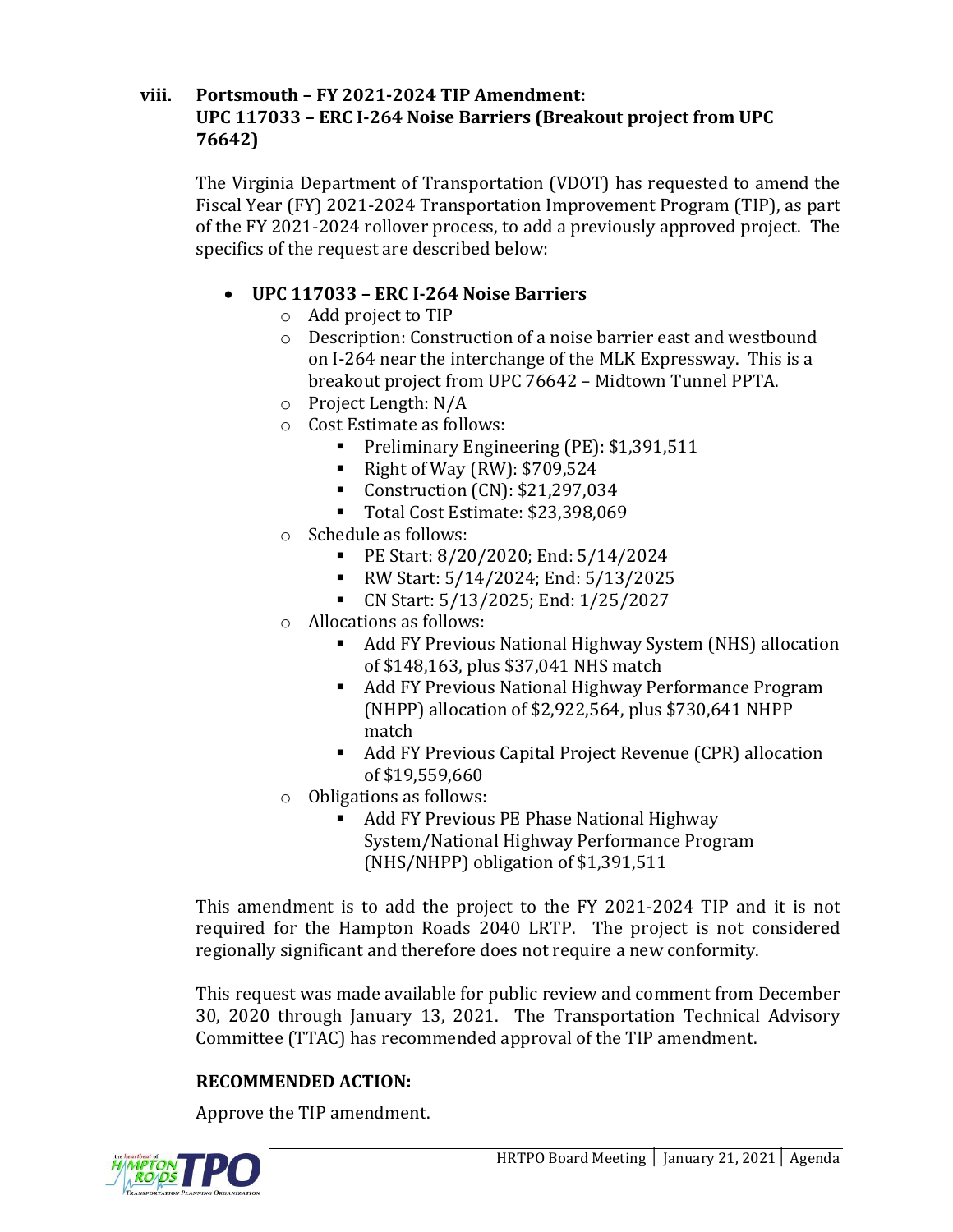## **ix. Suffolk – FY 2021-2024 TIP Amendment: UPC 116739 – I-64 Toll Integration – Hampton Roads District Office**

The Virginia Department of Transportation (VDOT) has requested to amend the Fiscal Year (FY) 2021-2024 Transportation Improvement Program (TIP), as part of the FY 2021-2024 rollover process, to add a previously approved project. The specifics of the request are described below:

# • **UPC 116739 – I-64 Toll Integration – Hampton Roads District Office**

- o Add project to TIP
- o Description: Provide and outfit office space on the third floor of the VDOT District Office for separate space to operate all Southside future tolling.
- o Project Length: N/A
- o Cost Estimate as follows:
	- **•** Preliminary Engineering (PE): \$46,080
	- Right of Way  $(RW)$ : \$0
	- Construction (CN): \$153,600
	- Total Cost Estimate: \$199,680
- o Schedule as follows:
	- PE Start: 7/31/2020; End: 9/30/2022
	- $\blacksquare$  RW: N/A
	- CN Start: 9/30/2022; End: 7/21/2023
- o Allocations as follows:
	- Add FY Previous Toll Facilities Revolving Account (TFRA) allocation of \$199,680
- o Obligations as follows:
	- Add FY Previous PE Phase Other obligation of \$46,080
	- Add FY Previous CN Phase Other obligation of \$153,600

This amendment is to add the project to the FY 2021-2024 TIP and it is not required for the Hampton Roads 2040 LRTP. The project is not considered regionally significant and therefore does not require a new conformity.

This request was made available for public review and comment from December 30, 2020 through January 13, 2021. The Transportation Technical Advisory Committee (TTAC) has recommended approval of the TIP amendment.

## **RECOMMENDED ACTION:**

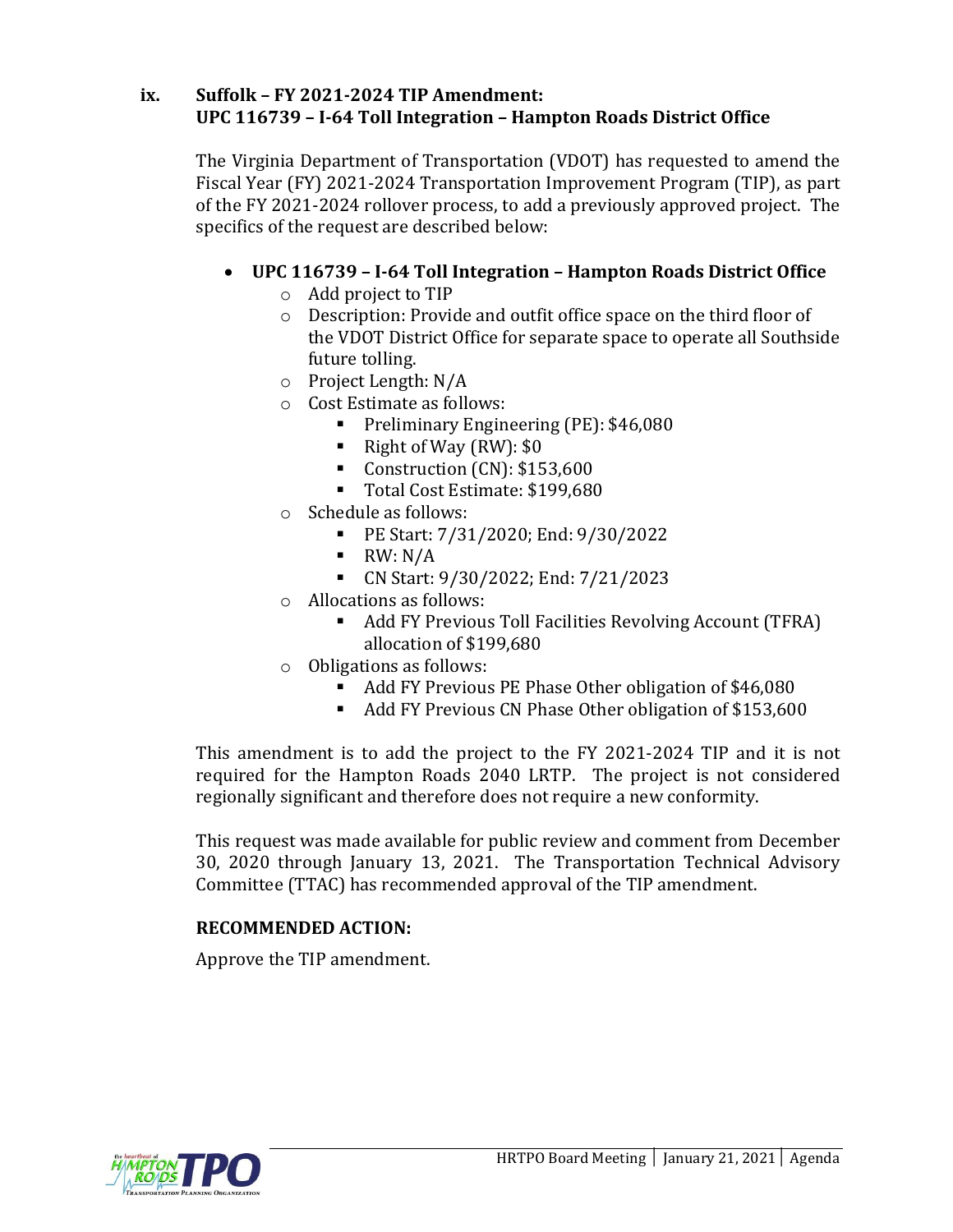## **x. WATA – FY 2021-2024 TIP Amendment: UPC T10862 – Mounts Bay Route**

The Virginia Department of Transportation (VDOT) has requested to amend the Fiscal Year (FY) 2021-2024 Transportation Improvement Program (TIP), as part of the FY 2021-2024 rollover process, to add a previously approved project. The specifics of the request are described below:

# • **UPC T10862 – Mounts Bay Route**

- o Add project to TIP
- o Description: Add new service to the James City County Mounts Bay Governmental Complex and Marquis Shopping Center from the New Town area.
- o Project Length: N/A
- o Cost Estimate as follows:
	- **•** Preliminary Engineering (PE): \$0
	- Right of Way  $(RW)$ : \$0
	- Construction (CN): \$752,459
	- Total Cost Estimate: \$752,459
- o Schedule as follows:
	- $\blacksquare$  PE: N/A
	- $\blacksquare$  RW: N/A
	- CN Start: 6/1/2014; End: 9/30/2018
- o Allocations as follows:
	- Add FY Previous Congestion Mitigation and Air Quality (CMAQ) Program allocation of \$601,967, plus \$150,492 CMAQ match
- o Obligations as follows:
	- Add FY Previous CN Phase CMAQ obligation of \$601,967, plus \$150,492 CMAQ match

This amendment is to add the project to the FY 2021-2024 TIP and it is consistent with the Hampton Roads 2040 LRTP. The project is not considered regionally significant and therefore does not require a new conformity.

This request was made available for public review and comment from December 30, 2020 through January 13, 2021. The Transportation Technical Advisory Committee (TTAC) has recommended approval of the TIP amendment.

## **RECOMMENDED ACTION:**